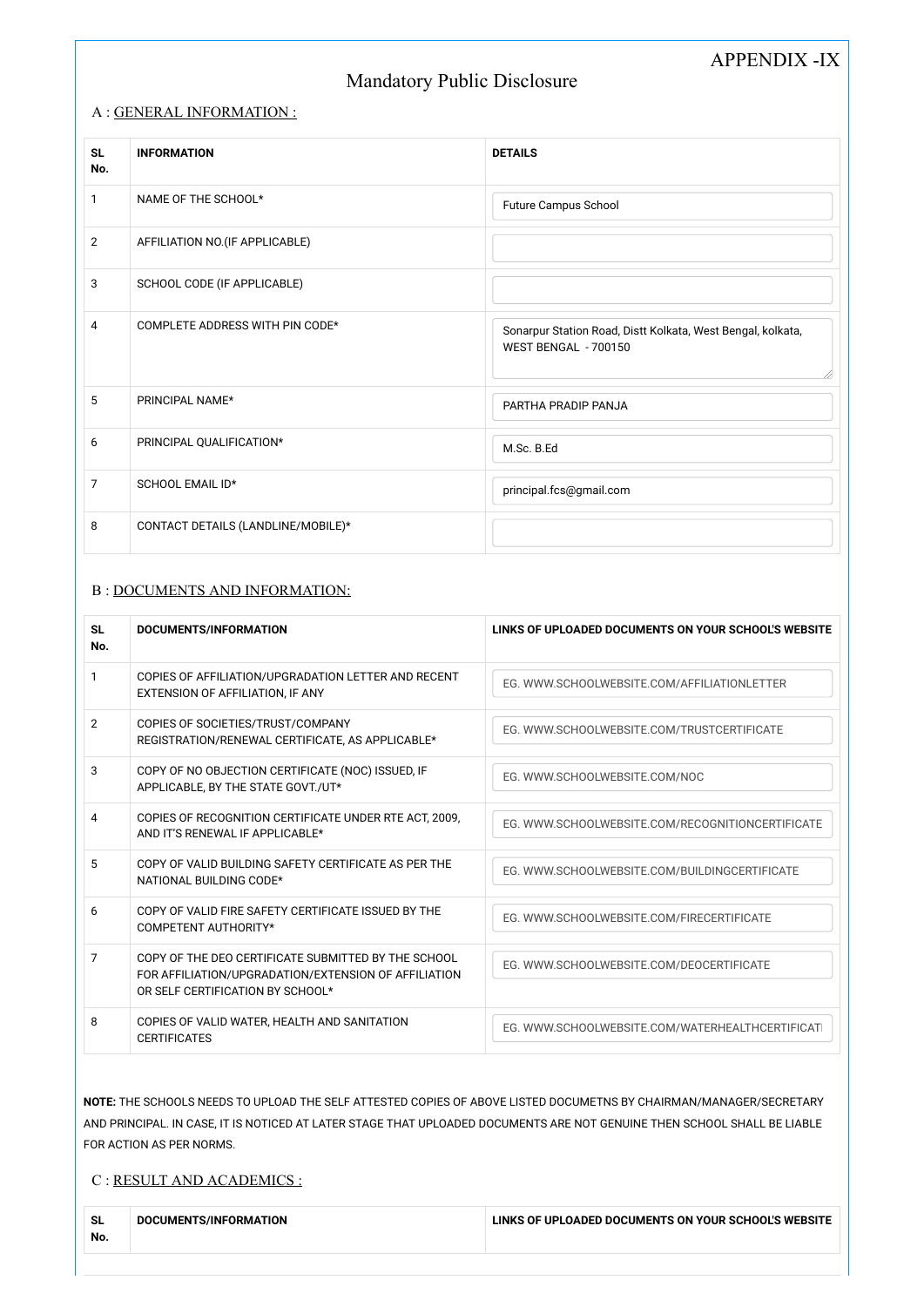|   | FEE STRUCTURE OF THE SCHOOL*                                                   | EG. WWW.SCHOOLWEBSITE.COM/FEESTRUCTURE           |
|---|--------------------------------------------------------------------------------|--------------------------------------------------|
|   | ANNUAL ACADEMIC CALENDER*                                                      | EG. WWW.SCHOOLWEBSITE.COM/ACADEMICCALENDER       |
| 3 | LIST OF SCHOOL MANAGEMENT COMMITTEE (SMC)*                                     | EG. WWW.SCHOOLWEBSITE.COM/LIST_OF_SMC            |
| 4 | LIST OF PARENTS TEACHERS ASSOCIATION (PTA) MEMBERS*                            | EG. WWW.SCHOOLWEBSITE.COM/LINK_OF_PTA            |
| 5 | LAST THREE-YEAR RESULT OF THE BOARD EXAMINATION AS PER<br><b>APPLICABILITY</b> | EG. WWW.SCHOOLWEBSITE.COM/LINK_OF_THREEYEARRESUI |

## D : STAFF (TEACHING) :

| <b>SL</b><br>No. | <b>INFORMATION</b>                          | <b>DETAILS</b>      |
|------------------|---------------------------------------------|---------------------|
| 1                | PRINCIPAL*                                  | PARTHA PRADIP PANJA |
| $\overline{2}$   | TOTAL NO. OF TEACHERS*                      |                     |
|                  | PGT*                                        |                     |
|                  | TGT*                                        |                     |
|                  | PRT*                                        |                     |
| $\mathbf{3}$     | TEACHERS SECTION RATIO*                     |                     |
| $\overline{4}$   | DETAILS OF SPECIAL EDUCATOR*                |                     |
| 5                | DETAILS OF COUNSELLOR AND WELLNESS TEACHER* |                     |

## RESULT CLASS: X

| <b>SL</b><br>No. | <b>YEAR</b> | NO. OF<br><b>REGISTERED</b><br><b>STUDENTS</b> | <b>NO. OF STUDENTS</b><br><b>PASSED</b> | <b>PASS</b><br><b>PERCENTAGE</b> | <b>REMARKS</b> |
|------------------|-------------|------------------------------------------------|-----------------------------------------|----------------------------------|----------------|
|                  |             |                                                |                                         | EG. 78.56                        |                |

### RESULT CLASS: XII

| <b>SL</b><br>No. | <b>YEAR</b> | NO. OF<br><b>REGISTERED</b><br><b>STUDENTS</b> | <b>NO. OF STUDENTS</b><br><b>PASSED</b> | <b>PASS</b><br><b>PERCENTAGE</b> | <b>REMARKS</b> |
|------------------|-------------|------------------------------------------------|-----------------------------------------|----------------------------------|----------------|
|                  |             |                                                |                                         | EG. 78.56                        | $\sqrt{2}$     |

## E : SCHOOL INFRASTRUCTURE:

| <b>SL</b><br>No. | <b>INFORMATION</b>                               | <b>DETAILS</b> |
|------------------|--------------------------------------------------|----------------|
|                  | TOTAL CAMPUS AREA OF THE SCHOOL (IN SQUARE MTR)* |                |
|                  |                                                  |                |